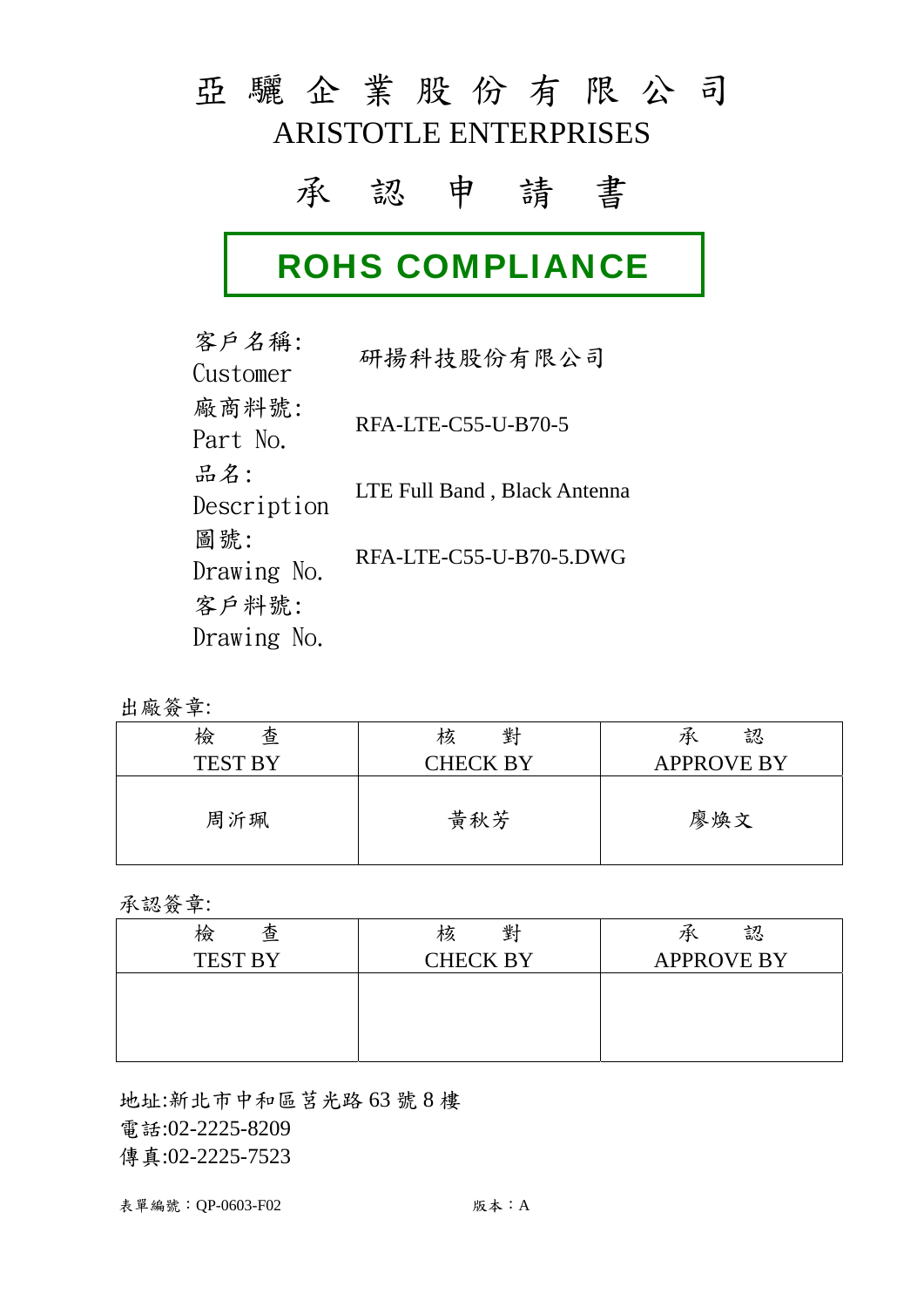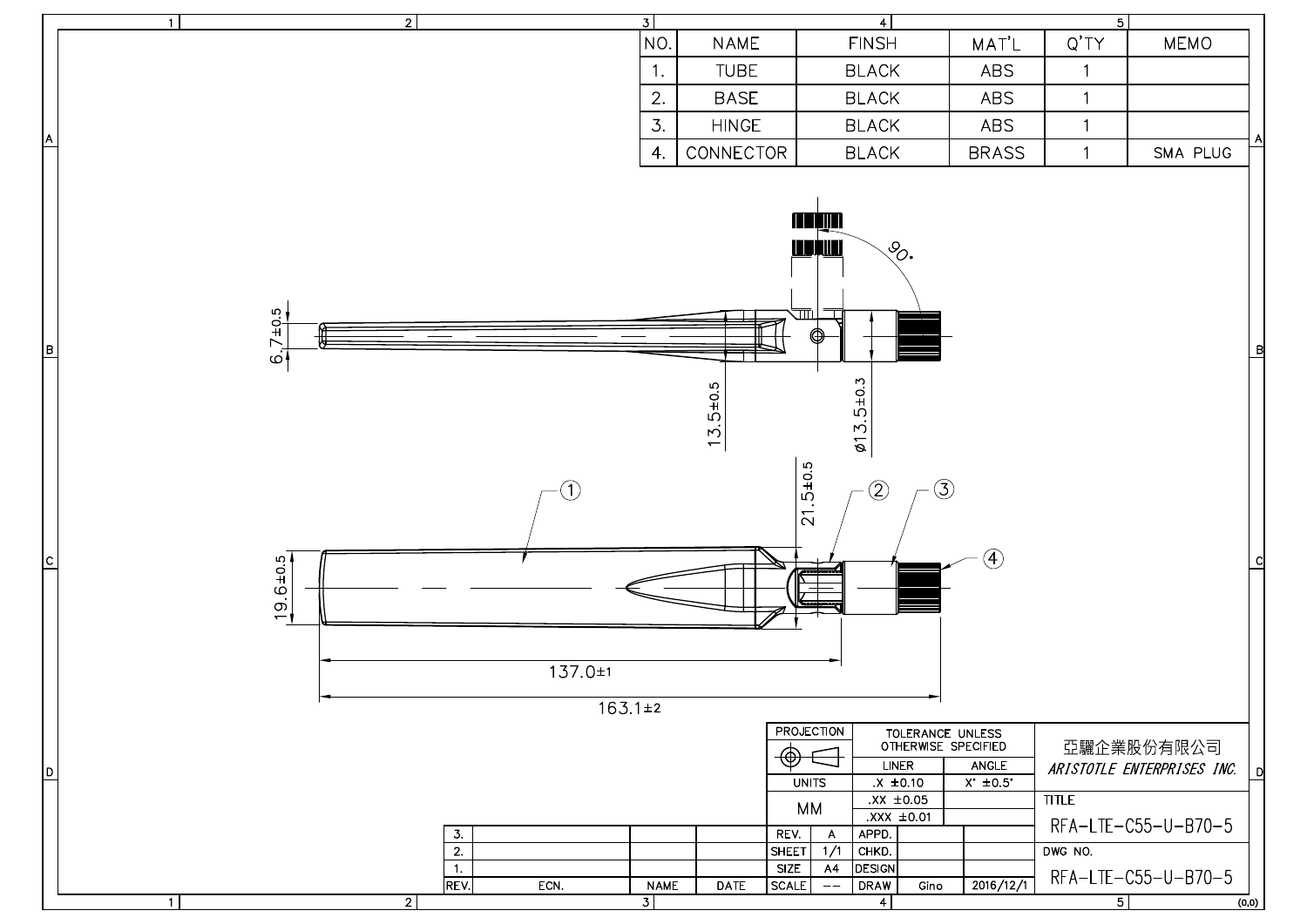

### **RFA-LTE-C55-U-B70-5**

#### Specifications

| Frequency (MHz)    | $698 - 791$      | 824-960     | 1710-1880   | 1910-2170     | 2300-2400   | 2500-2700    |
|--------------------|------------------|-------------|-------------|---------------|-------------|--------------|
| Peak gain (dBi)    | 2                | 2           | 3           | 1.5           | 1.4         | 1.5          |
| Average gain (dBi) | $-1$             | $-0.7$      | 0.9         | 0             | $-1.9$      | $-2.8$       |
| <b>VSWR</b>        | $3.5:1$ Max.     | $4.0:1$ Max | $3.0:1$ Max | $3.0 : 1$ Max | $3.0:1$ Max | $2.5:1$ Max. |
| Polarization       | Linear, vertical |             |             |               |             |              |
| Impedance          | 50 $\Omega$      |             |             |               |             |              |
| Connector          | <b>SMAPLUG</b>   |             |             |               |             |              |

#### Environment & Mechanical Characteristics

| Temperature | $-10^{\circ}$ C to +55 $^{\circ}$ C |
|-------------|-------------------------------------|
| Humidity    | 95% @ 25°C                          |



#### VSWR

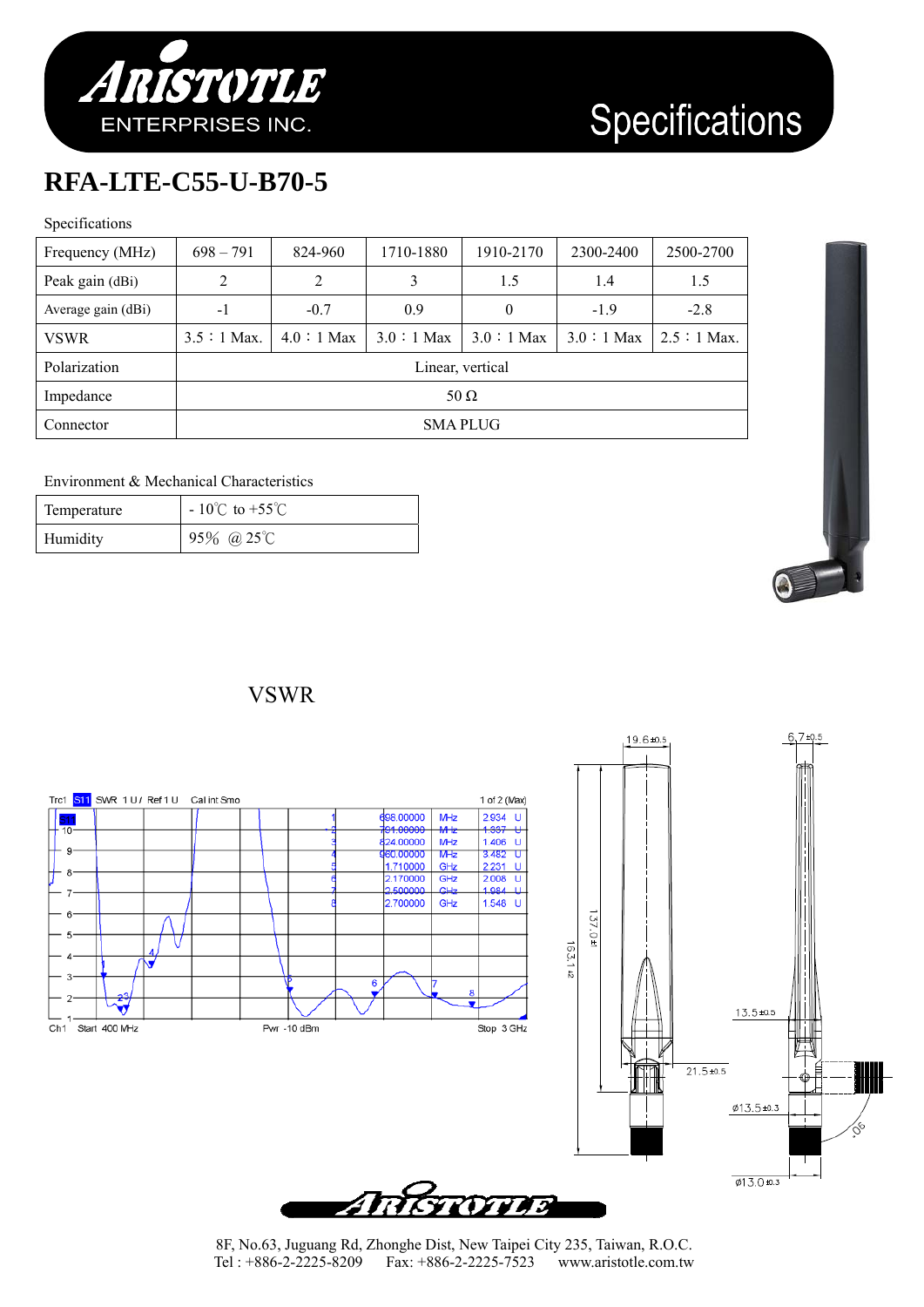



### Radiation Pattern



8F, No.63, Juguang Rd, Zhonghe Dist, New Taipei City 235, Taiwan, R.O.C. Tel : +886-2-2225-8209 Fax: +886-2-2225-7523 www.aristotle.com.tw

Antrovio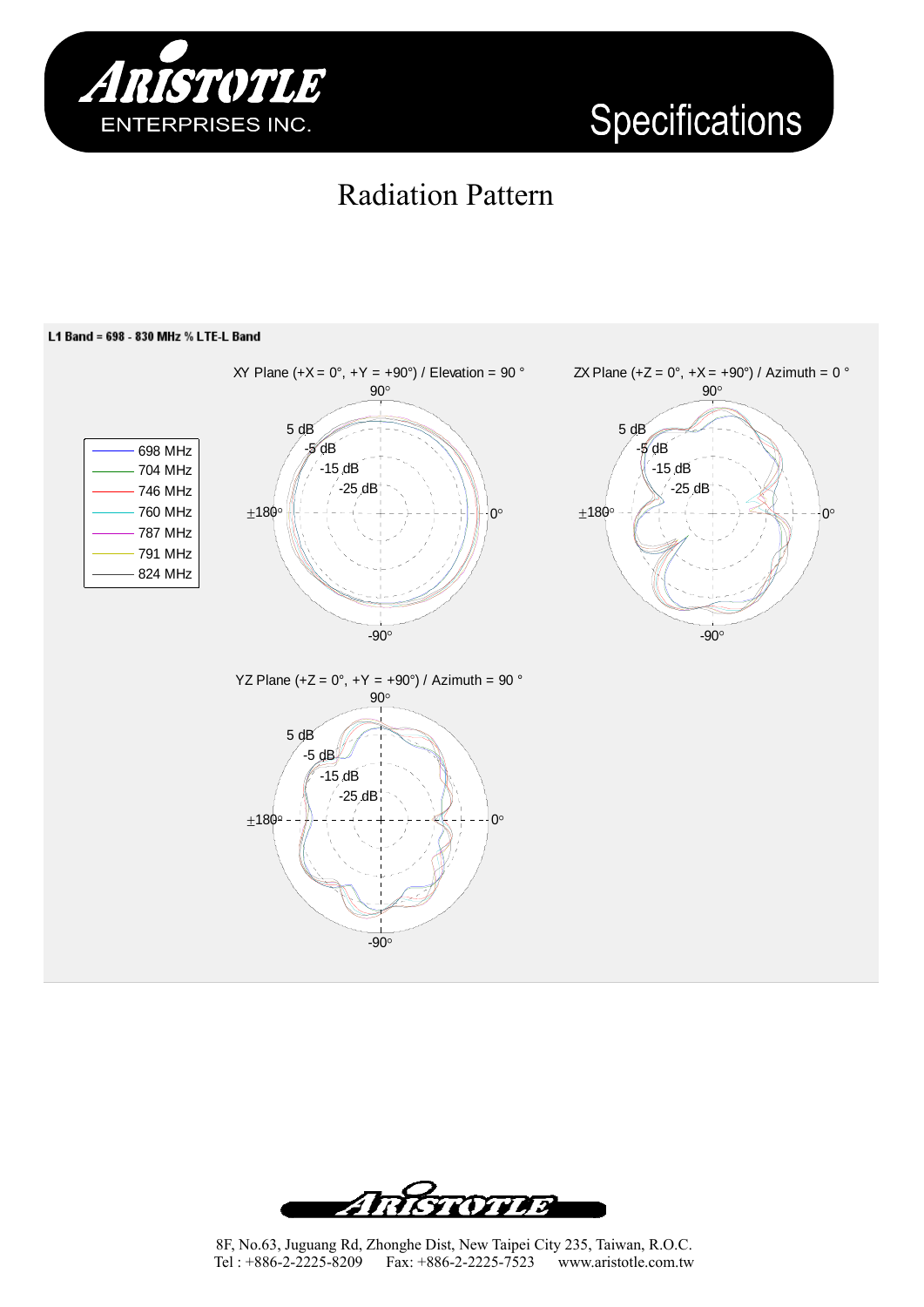

## Radiation Pattern



#### L2 Band = 831 - 960 MHz % LTE-L Band

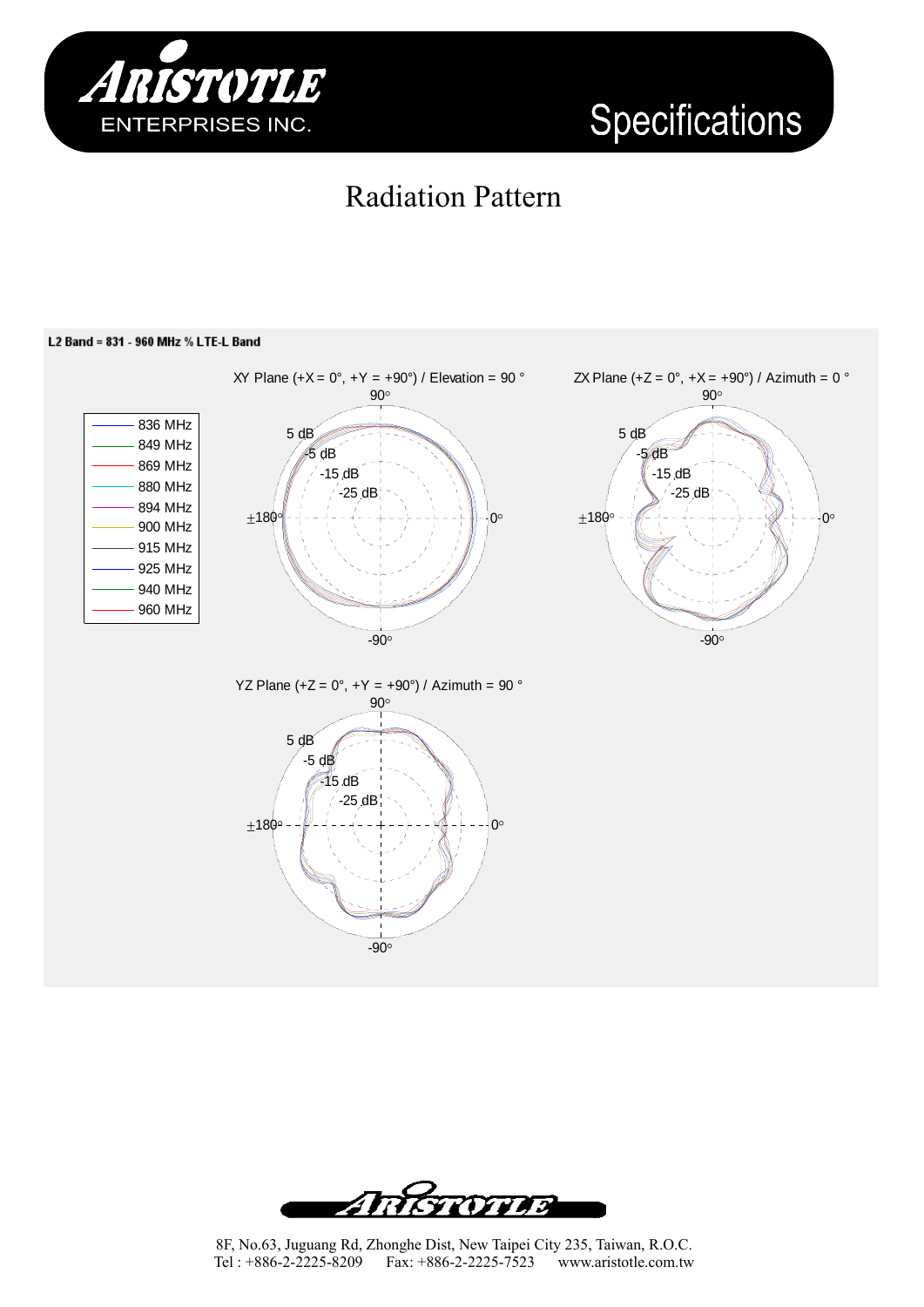

### Radiation Pattern

#### H1 Band = 1710 - 1980 MHz % LTE-H1 Band









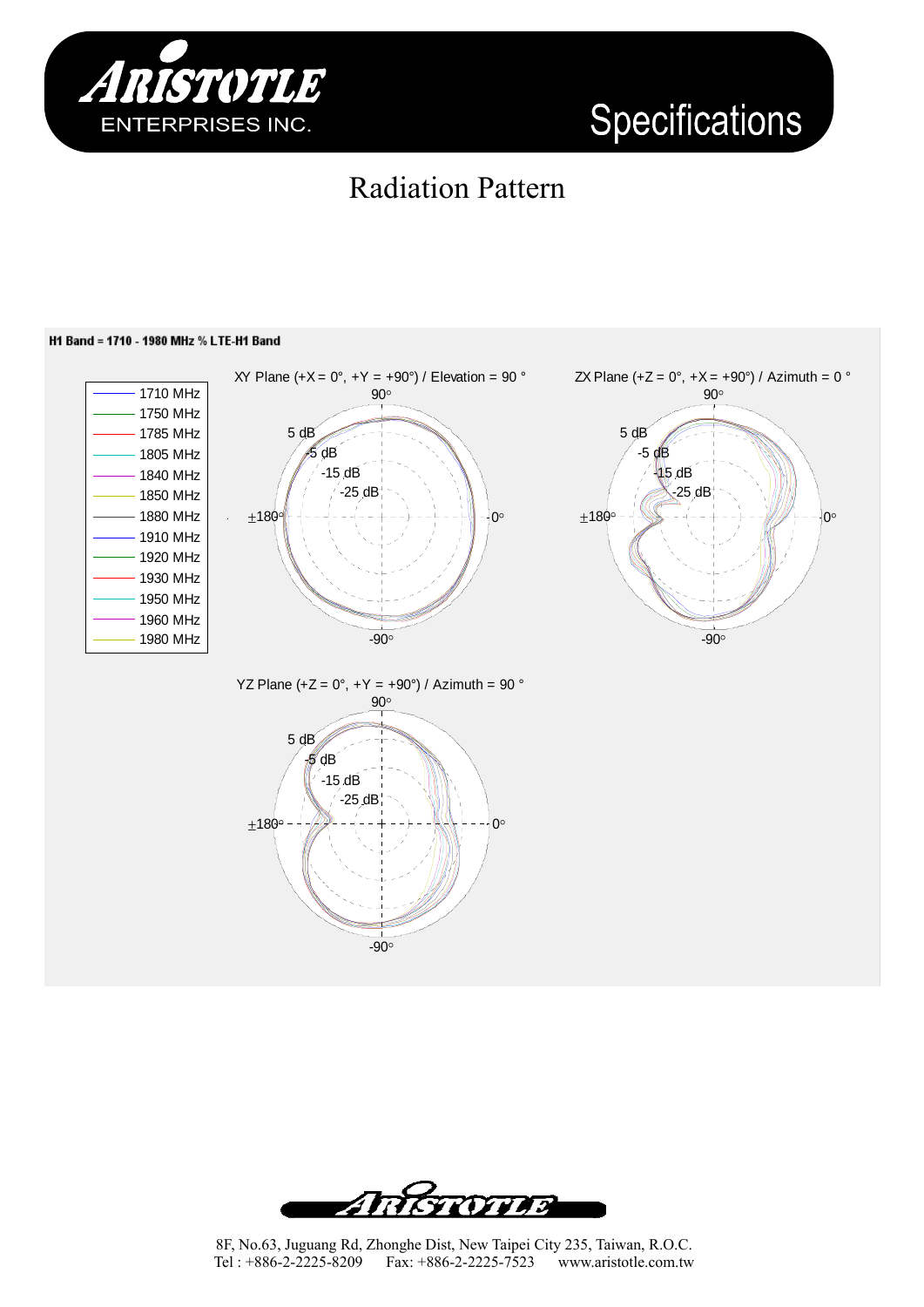

## Radiation Pattern

#### H2 Band = 1990 - 2300 MHz % LTE-H2 Band